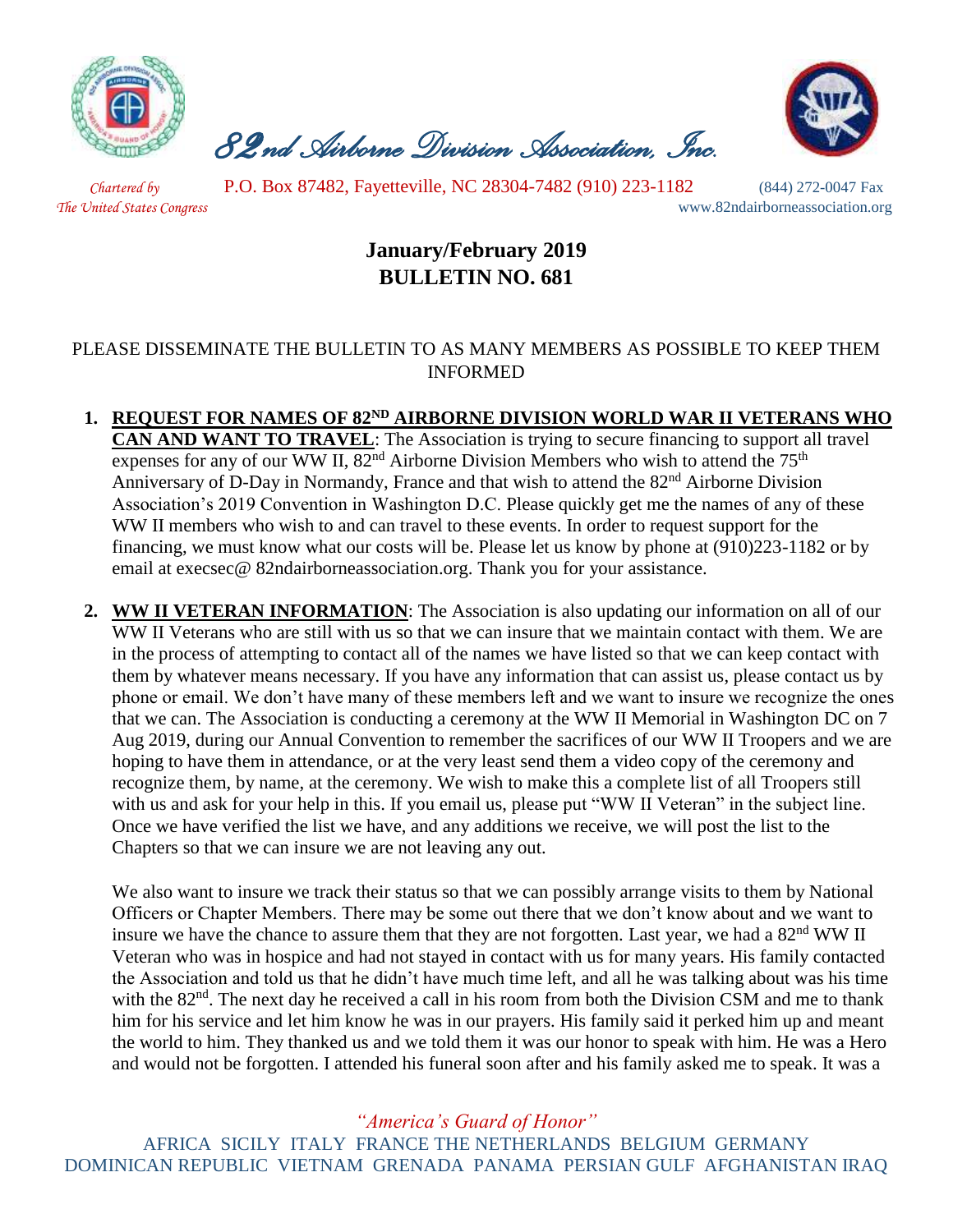



truly proud and humble moment for me and I hope I did him proper honor. We owe this much to all our Veterans. Always try to be there for them when you can.

- **3. IRS NOTIFICATIONS**: Once again, the IRS is sending letters to some of our Chapters stating that their Form 990 has not been sent in. We have confirmed with our accountant that all forms have been turned in and were on time. If you receive one of these notifications, please either email it to National or send it to us via mail. Our accountant will correct this issue with the IRS with no further action needed by the Chapter.
- **4. 2019 CONVENTION:** The 73rd Annual Convention of the 82nd Airborne Division Association will be hosted by the Washington, D.C. Chapter. As you know, this year marks the 75<sup>th</sup> Anniversary of D-Day and Operation Market Garden. In honor of these Anniversaries, the Association will be tailoring our events to recognize our WW II Veterans and their contributions to our Nation and our Association. We will begin our  $73<sup>rd</sup>$  Annual Convention at the WW II Memorial in Washington, D.C., and events at Arlington National Cemetery. The week will also include several tours of the D.C. area, as well as our Memorial and Banquet dinners with special guests of the Association. To accommodate all the planned events, transportation, and location, this year's Convention fee will be \$150 per person, but will be worth every penny. Our D.C. Chapter has already gone to great efforts to ensure this year's Convention is an outstanding event and that it will be like no other Convention the Association has ever had. Join us in Washington, D.C. for this once in a lifetime event. We are hosting our Convention at the Sheraton Pentagon City, 900 S ORME ST, ARLINGTON, VA 22204. For reservations, call directly to the hotel at (703)521-1900 and specify that you are with the 82nd Airborne Division Association. There will be a web link set up soon, but for now only calling in is available. The room rate is \$119 + tax and fees, for registered Convention Members. The flier and Hotel reservation information is available on our website under "Events". The Association does have rooms reserved, but book early because rooms will go fast and we don't want you to miss out on this event.
- **5. ALL AMERICAN WEEK (AAW) 2019:** 2019 will celebrate the 75<sup>th</sup> Anniversary of D-Day, and Market Garden. Registration for AAW 2019 is open. The registration and flyer are published in the Paraglide and are available at our website under "Events". Our POC again will be Monica Wells at (910) 853-7624. The room rate is \$74+ tax for a regular room and \$78+ tax for a king room. The Association code to reserve rooms is AAW for Moon Hall and AAA for Hardy Hall. **Remember**, i**f you do not use the POC and reference the Association room code, you may be told that there are no rooms available or given a different price.** Registration for AAW 2019 is on our website and can be paid for on-line, or can be done by write in registration which is located at the same link. The cost this year will be \$110.
- **6. DONATIONS TO GENERAL FUND**: **If the Association is to make any difference in the lives of the Troopers of the 82nd Airborne Division, we need funds to make it happen.** Your support will greatly increase the Association's ability to support our Active Duty Troopers through the many Association programs, such as Hurricane Florence Troop Support, Holiday Troop Support, the All American Adventure, the Division food locker, and many more opportunities. If we don't support our Troopers, who will? No more saying 'next time' or the Association doesn't need the money anyway or our Chapter having a Christmas party is more important than helping our young Troops. I hear a lot of

*"America's Guard of Honor"*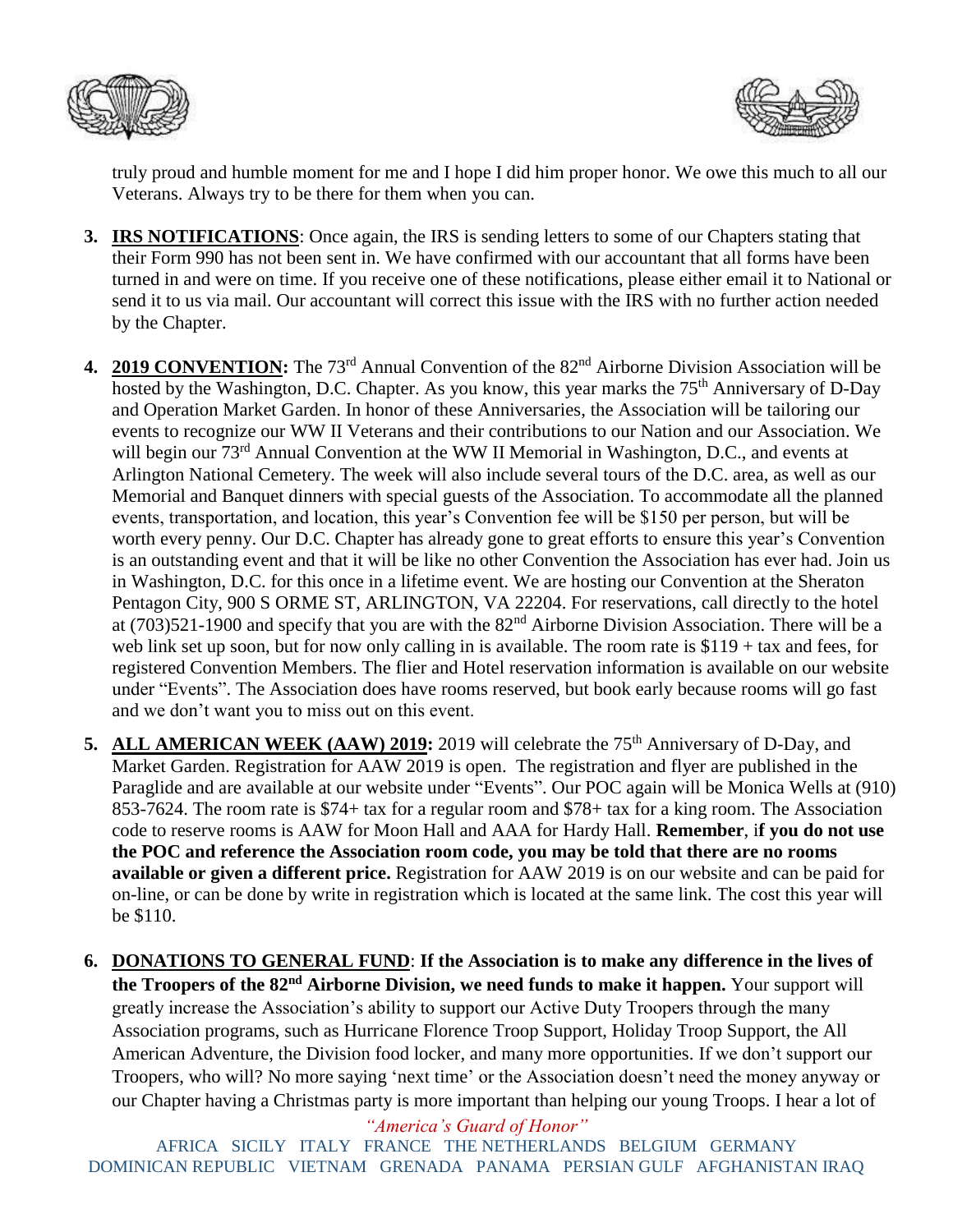



talk from members about how the Association should support our young active duty Troopers, and now we are. Now it is time for everyone to step up and help us to support them. Please help the Association in supporting our 82nd Airborne Division Troops. Any donation will help us. Thank you for your support.

To make a donation, PLEASE go to:<http://www.82ndairborneassociation.org/index.html> and press the DONATE button in the upper right corner of the Association's Homepage or mail your donation to the National office at:

P.O. Box 87482, Fayetteville, NC 28304.

Donations made to the Association Ed Fund or the Wounded Warrior Fund go directly to the respective funds and do not support the Association General Fund. Therefore, it is necessary for the Association to obtain donations directly.

**7. NATIONAL DIRECTOR NOMINATIONS:** If you want to help shape our Association then make a difference by running for National Director. Chapter nominations for National Directors must be received at the National office by 1 June 2019, either by mail or email. We will notify your Chapter when it is received. Chapter nominations must be certified by the Chapter Chairperson and must be in compliance with Article V of the Association By-Laws (By-Laws can be viewed at our website at : <http://www.82ndairborneassociation.org/forms-and-resources.html>

Nominations should include a brief description, 4-5 sentences, about the nominee. Please include the nominee's qualifications, past accomplishments, as well as what the nominee proposes to do for the Association, if elected.

This year six (6) Veteran Directors will be elected at the Convention and the following Veteran Directors will be Completing their term in office (\* indicates that the Director is eligible for nomination to a second 2-year term):

| *Richard Becker | Gary Covey     | <i>*Garfield Lyons</i> |
|-----------------|----------------|------------------------|
| Laurie Clay     | Steven Holcomb | Jose Perez-Ortiz       |

**8. CHAPTER DELEGATES TO AAW AND 2019 CONVENTION**: *If you want the opportunity to have your Chapter's concerns addressed at the Delegates' meeting, you must send in your Chapter delegate certification form.* Chapter Officers are reminded to designate their Delegate(s) to attend AAW by 1 May 2019 and the Convention by 31 July 2019. Delegate forms can be obtained on our website in the Chapter Continuity link, under Forms and Recourses on the Quick Links button. Forms and Resources are located at:<http://www.82ndairborneassociation.org/forms-and-resources.html>

As outlined in Article IV, Section 6 of the Association By-Laws, the Association President can call a Delegates' meeting sixty (60) days in advance of the Convention date. In the past, Presidents have done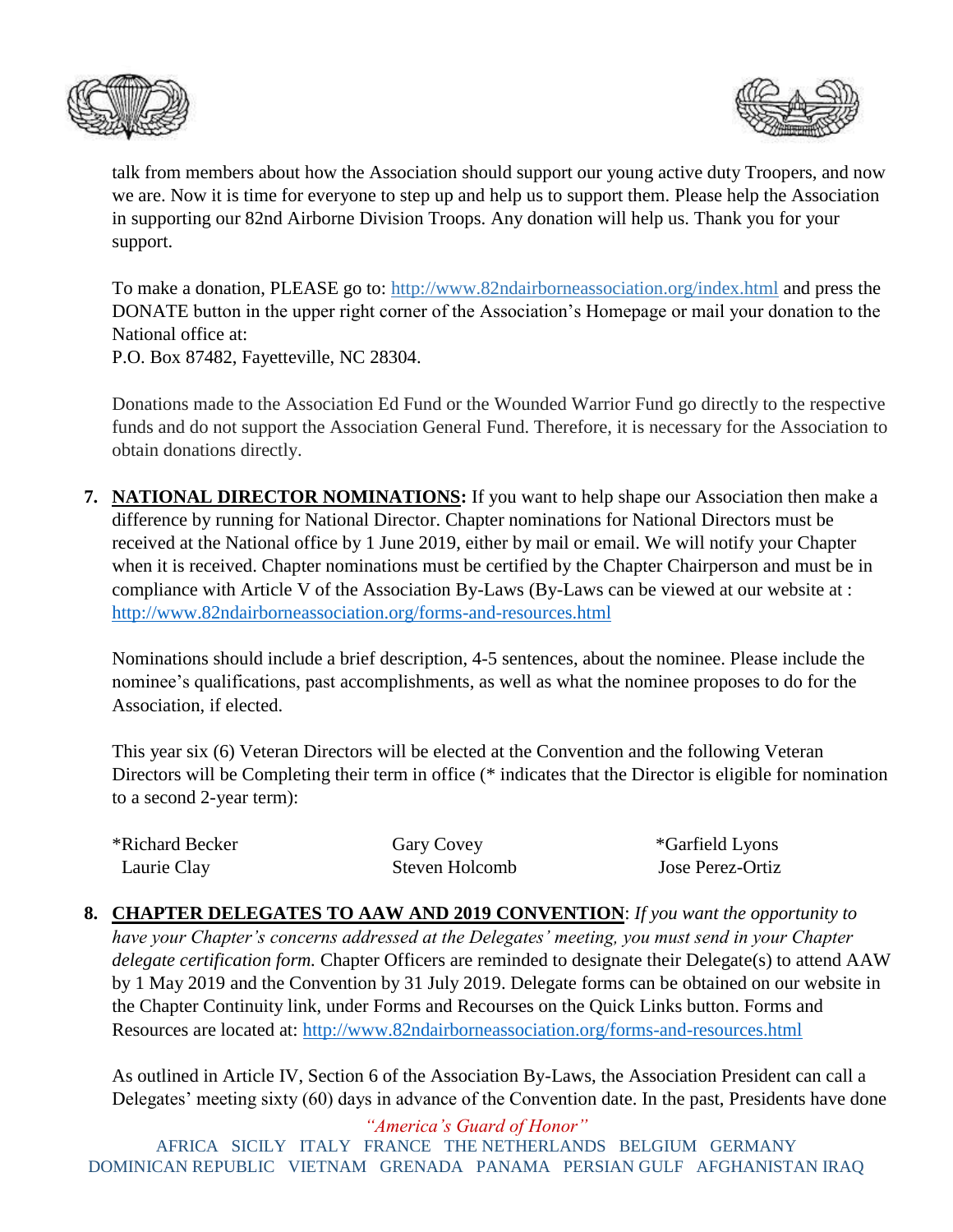



this because there is ample time during AAW for the Delegates to discuss issues and formalize the presentation to be given to the Board of Directors during the Convention. The Delegates' meeting during the National Convention is to refresh everyone's memory and finalize the presentation. Delegates should be familiar with the Association and Education Fund By-Laws, Awards SOP, Convention SOP and National Bulletins, all of which is available on the Association website. If the Chapters have any issues, please submit a 2-3 sentence summary to the National Office by 1 May 2019. We will include these in the Delegates' agenda.

- **9. ATTENDANCE OF NATIONAL OFFICERS**: Act now to request the attendance of the Association President to your Chapter events. Please send invitations by mail or email and send a copy to the Executive Director. Requests for participation of National Officers in Chapter or Regional events should be coordinated with the respective Officer(s) and submitted in writing to the Executive Director of the Association. Please allow as much lead time as possible so that the Officer(s) can plan ahead. Please remember that all events can be published in the Paraglide and on the Association website (Events).
- **10. CHANGE IN CHAPTER OFFICERS**: Some Chapters have elections this time of year and elect new officers. Elected Chapter Officers must be members in good standing and annual members must be current. Please provide Chapter Officers (EVEN IF THERE ARE NO CHANGES) to National as soon as possible so that we can update our files, the Paraglide and the Association website. Please be sure to give newly elected Chairman access to the Chapter email account. If there are any problems with gaining access, please contact the National Office for assistance.
- **11. 2018 CHAPTER FINANCIAL STATEMENTS**: 2018 Chapter Financial Statements, which are required to be furnished by all Association Chapters for inclusion in the Association Group Federal Income Tax Return, have been emailed to all Chapter Chairmen, or their designee, in mid-January 2019. *If your Chapter files separately, please notify the National Office on Chapter letterhead signed by the Chapter Chairman*.
- **12. CERTIFICATES OF APPRECIATION and MERIT**: This is the time of year that Chapters recognize members or businesses for their support of the goals of the Association. You can request a Certificate through the National Office via email. The cost of the first Certificate is \$10.00, which includes shipping and handling. Each additional Certificate is \$5.00
- **13. USE OF ASSOCIATION FORMS FOR MEMBERSHIP**: Please use the membership application forms provided on our website rather than chapter specific forms. Chapter forms do not always relay the correct information, or all necessary information, and make it more difficult for processing membership. As of January 2019, we will not accept any documents other than those provided by the National office.
- **14. CHAPTER MEMBERSHIP REPORTS**: Chapter membership reports are being formatted and sent to Chapters over the next few weeks. We will also be sending a schedule of when the reports will be sent to each Chapter so that you will know when to expect them. Please try to send back your reports within 30 days so that we have time to update them before they are sent out again. We only have one part time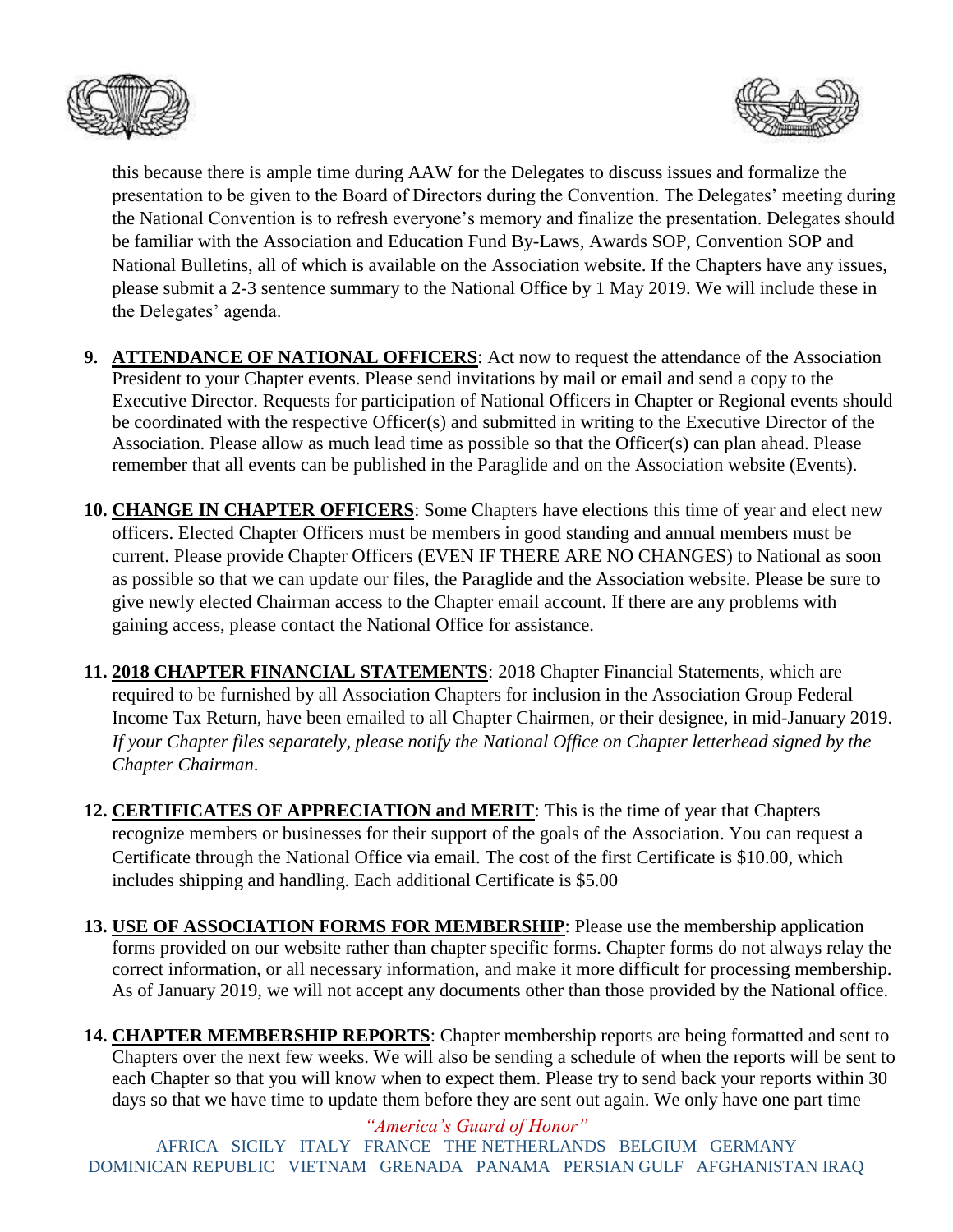



worker to do all these reports, so she will need time to correct them and get them out. We are sending several report formats to you that we hope will be easier for you to work with and ask that you let us know if you have any problems with them or need help with figuring anything out. Please send reports to Laura at [execsec@82ndairborneassociation.org](mailto:execsec@82ndairborneassociation.org)

**15. CHAPTER EMAIL ACCOUNTS**: As you may already know, we experienced problems with all of our email accounts in January 2019. Our email provider was not very helpful with remedying the problem so we, therefore, moved all of our email accounts to a better provider. You should have already received this information, and information on changing your passwords. With the problem, we also had emails lost that were sent to us, so I ask that if you had sent us an email in January, and have not received a response, please resend us the email to insure we can respond. We regret this inconvenience and are working hard to correct the problems.

All Chapter related emails will be sent to the Chapter email accounts so that we can better track that Chapters receive them. Please look over your Chapter email accounts. It will allow you to put all of your members in as contacts and group them so that you can send out emails to the group by entering only one email address. It also allows you to create and store documents for your Chapter and a lot more. There are tutorials on the email site on how to use them and we hope you find the site useful. It will enable you to pass this information easily to new officers by simply giving them access to the email site. When needed, you can change the passwords to insure it is only accessed by those you deem needing to have it. Not everyone needs to access this site and we suggest that, at most, only Chapter Officers are given access. Please let us know if you have any questions and we will try to work with you on it.

**16. CHAPTER OPENINGS AND CLOUSURES:** We regret to inform you that several Chapters of the Association will be closing. These closures are due to membership participation dwindling over the years. It is regrettable, but it does happen as communities change and members get older and less able to participate. These Chapters held many great events and spread the Airborne spirit throughout their communities and we are sad to see them go. We will be contacting the Members of these Chapters in order to transfer their memberships to another Chapter. If there is no Chapter nearby, there is also the option of choosing an All Airborne Chapter that may have membership throughout the country. We will work with you on choosing the best option for you.

On a good note, we also have several new Chapters that have started over the last few years, and a few Members that are working to start new Chapters in their areas or as All Airborne Chapters. If you do not currently belong to a local or All Airborne Chapter, please contact us so that we can help get you set-up in one. We have had numerous Members who have not been affiliated with a Chapter since leaving the Military that are calling to check on their memberships and we have been able to direct them to a local Chapter. These are Members who are looking to get back into the Airborne community, so if you receive an email from us with their contact information, please contact them and welcome them back to the Airborne community. I am sure they will help to strengthen your Chapters, and the Association.

**The Chapters that will be closing are**: Alamo Chapter, Connecticut Yankee Chapter, Keystone All Airborne Chapter, Lobo Chapter, Mississippi Chapter, Reed T. Torrence-Clyde J. Thomas 503/80 ABN

*"America's Guard of Honor"*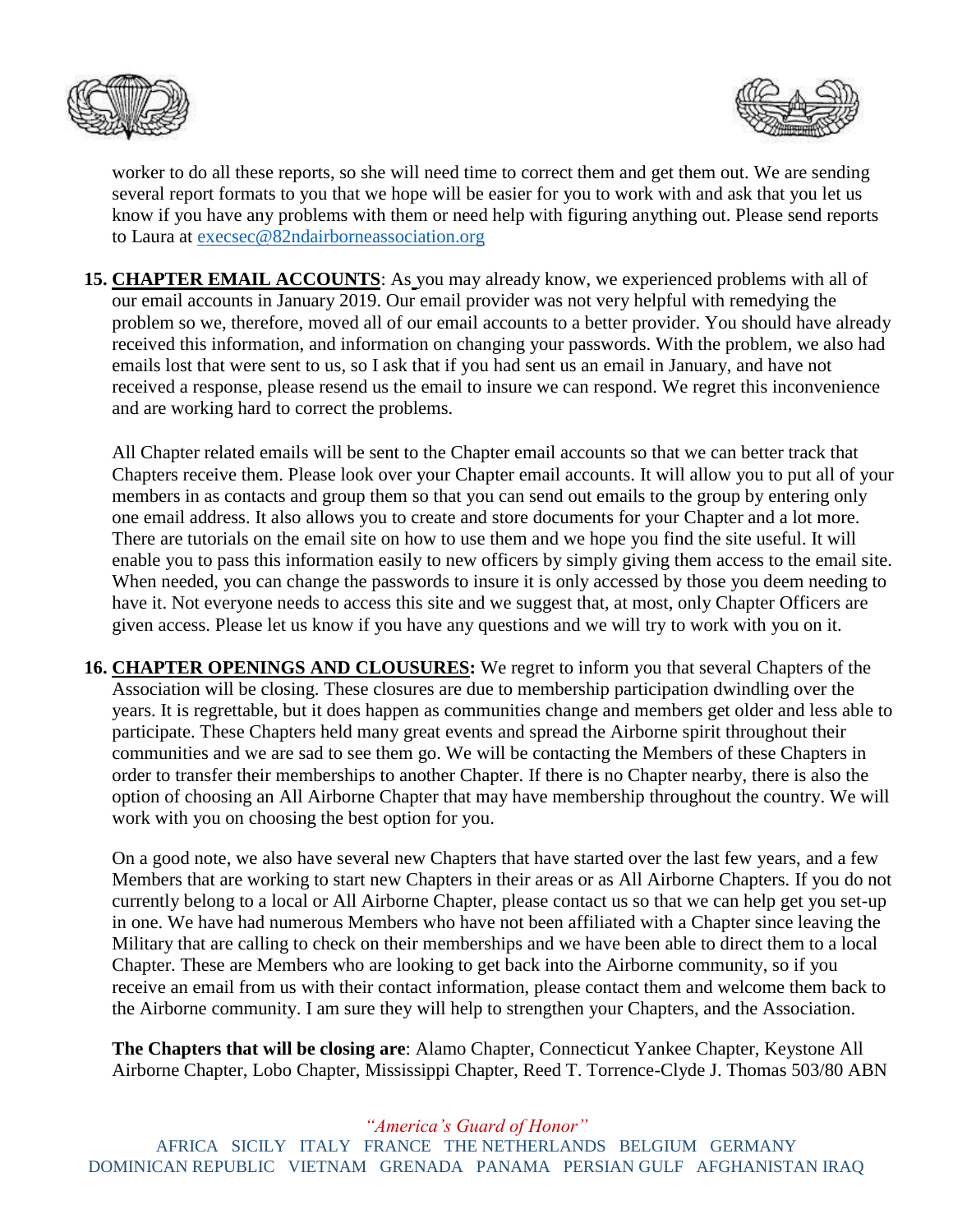



Chapter, Roanoke All Airborne Chapter, Ross Carter/Appalachian Chapter, Viking Chapter, 555 PIB Memorial Chapter.

## **These Chapters are not officially closed yet. If there is anyone who is able, and would be willing to revive these Chapters, please contact the National Office and we will gladly work with you to bring them back.**

**New Chapters:** St. Michael's All Airborne Chapter and GEN Dennis L. Via Signal All Airborne Chapter.

- **17. ONLINE SUPPORT DOCUMENTS**: The National office has posted documents on our webpage on the Forms and Resources page to assist the Chapters. These include forms for Chapter Continuity and Chapter Startup. Please look over these forms and use them as needed. Forms and Resources link: <http://www.82ndairborneassociation.org/forms-and-resources.html>
- **18. ASSOCIATION SUSPENSES/DEADLINES:** Please note the following Association deadlines (all information should be sent to the Executive Director, unless otherwise noted):
	- a. 2018 Financial Statement due 10 April 2019
	- b. Delegate Certification for All American Week due 1 May 2019
	- c. Nominations for 2020 National Director due 1 June 2019
	- d. Delegate Certification for National Convention due 31 July 2019
- 19. 82d AIRBORNE ASSOCIATION USAA CREDIT CARD: Check out the 82<sup>nd</sup> Airborne Division Association's co-branded cards. These cards display a Paratrooper under the silk on the front. It's a very nice card to have. To get a co-branded Association card, please call 855-755-8263 or go to [www.usaa.com/82nd](http://www.usaa.com/82nd) . If you use a credit card, please choose the card that supports the Association.
- **20. E-NEWS BULLETIN:** *Get Army and Airborne related news directly to your emails!* Members who have shared their email address with the Association receive our E-news bulletin which contains informative articles about the 82nd Airborne Division, the Airborne community, the Military, Veterans issues, and even Association related articles and information. If you don't already receive this important and informative bulletin, please send us your email address so that we can add you to the list. Although we have had requests, we are only offering this benefit to our Association members. Sign up today and keep up to date on Airborne issues!
- **21. WITHIN THE DIVISION AND FORT BRAGG:** Please visit the following 82d Airborne Division websites to find out what is happening within the Division and sign up for our E-News bulletin: <http://www.dvidshub.net/image> and [http://www.bragg.army.mil/82nd/pages/default.aspx.](http://www.bragg.army.mil/82ND/Pages/default.aspx) Also, don't forget to check out the Division's Facebook page<https://www.facebook.com/82ndAirborneDivision>
- **22. ASSOCIATION UPCOMING EVENTS:** *Support our Chapters.* Please announce the following upcoming regional events at Chapter meetings, via the Chapter newsletter and website. Registration and information on these events were published in the Paraglide and/or on the Association's website at the following link [www.82ndairborneassociation.org/events.html.](http://www.82ndairborneassociation.org/events.html) If you would like to have the Association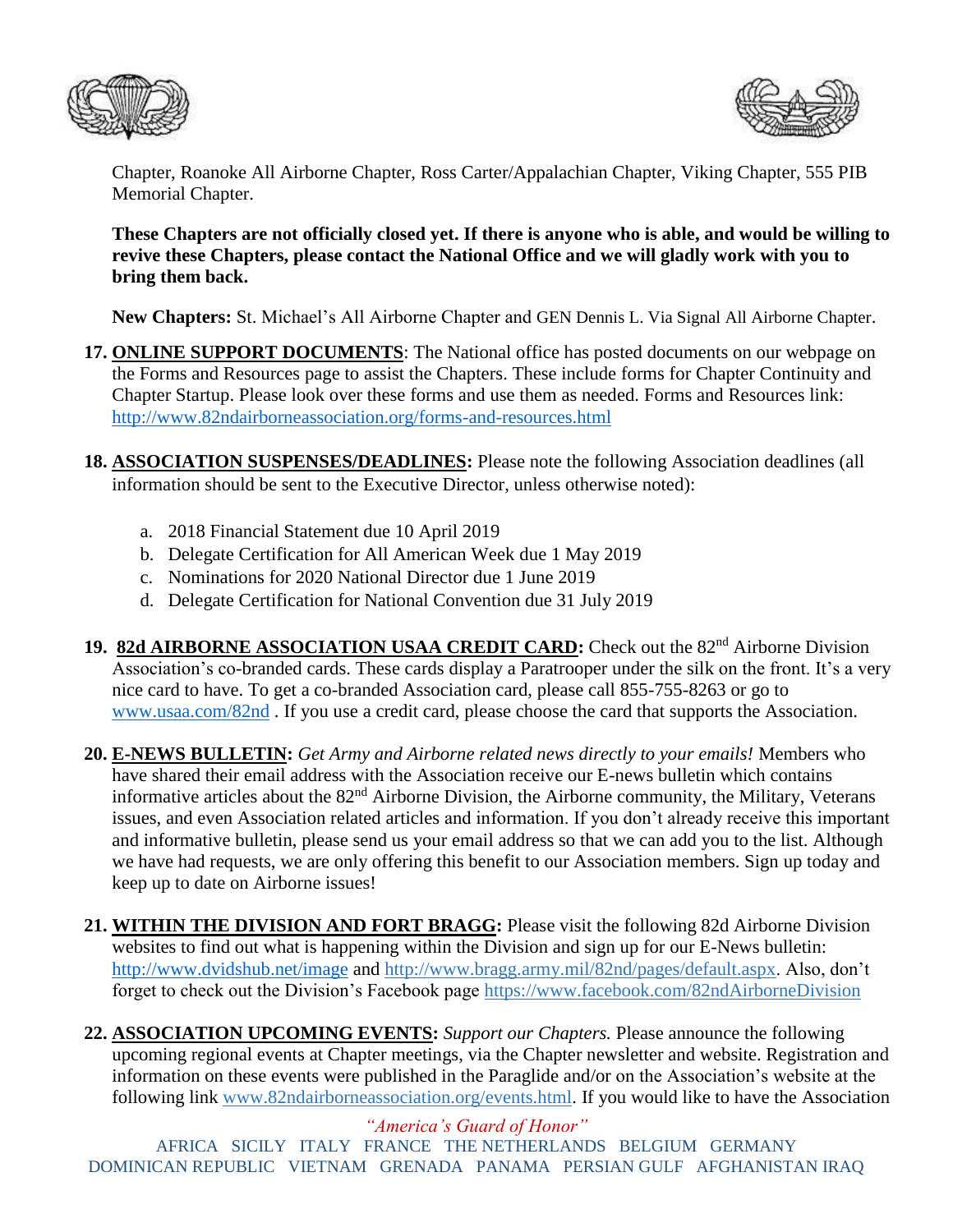



President or Executive Director attend your event, please send an invitation to the National office in enough time for us to plan and we will do our best to attend.

- a. 7<sup>th</sup> Annual Kentucky Airborne Reunion, 28 Feb-3 March 2019 in Lexington, Kentucky is hosted by the Kentucky Airborne Chapter. The POC is Bill Waller 502-306-4770. The host hotel is **Four Points by Sheraton Lexington**: 855-516-1090.
- *b.* Airborne Awards Festival 3-6 April, 2019 in Columbus, Georgia is hosted by the Don Lassen/Atlanta All Airborne Chapter. The POC is Jim Jenkins 770-564-3546 or Al Fracker 770- 842-4345. The host Hotel is the Hilton Garden Inn at 1500 Bradley Lake Blvd, Columbus, Georgia. Reservations: 706-660-1000, mention All Airborne.
- *c.* 57th Annual All Ohio Days, 11-13 October 2019 in Lockburne, Ohio is hosted by the Central Ohio All Airborne Chapter. The POC is Andrew Ritter at 937-570-5603 or Tom Simmons at 910-987-7467. The host hotel is Hampton Inn & Suites Columbus at Sciota Downs in Lockburne, reservations 614-491-3800.
- *d.* Hilton Head Weekend, 19-22 October 2019 in Hilton Head, South Carolina is hosted by the Ben Vandervoort Savannah/HHI All Airborne Chapter. The POC is Bill Eberle at 843-682-4171; email - [airborneben@hargray.com.](mailto:airborneben@hargray.com) The host hotel is the Hilton Head Marriott Resort & Spa. HOTEL RESERVATIONS 888-511-5086, *<http://cwp.marriott.com/hhhgr/82ndairborne/>*
- 23. **5th ANNUAL ASSOCIATION 50/50 RAFFLE:** Let's make our 5<sup>th</sup> Annual 50/50 Raffle even more successful than the previous years. The drawing will be held on Saturday, 10 August 2019 at the Airborne Heritage Banquet during our 73<sup>nd</sup> National Convention. You do not have to be present to win, but you do need to enter! Raffle tickets can be found on our website under Events and can be mailed to the National Office.
- **24. FACEBOOK PAGE: 'Like Us'** at https://www.facebook.com/82ndAssociation/. *This is the ONLY official Facebook page of the Association. We have no affiliation with any other sites that are using the Association's name!* We would love to receive pictures or information from the Chapters of events that they have hosted to share with our members!
- **25. ASSOCIATION BLAZERS**: The Association has been contacted by a company interested in selling Blazers that are 82<sup>nd</sup> Airborne Division Association specific. The inside design would be Association specific. The buttons would be the Association Logo, and the Blazer pocket Association emblem can be embroidered directly onto the left pocket, instead of the separate piece we now have. The blazers are not cheap. They are around \$289. We would have to have at least 40 orders to even begin the project. If there are enough members who are interested in purchasing a Blazer, I will look into it further and provide more information. This is not an Association project, but if members are interested, we will help put it together so that we could get the 40 purchases needed to start an order. If we do move forward, once I have the list of names you will deal directly with the company. Again, this is not an Association

*"America's Guard of Honor"*